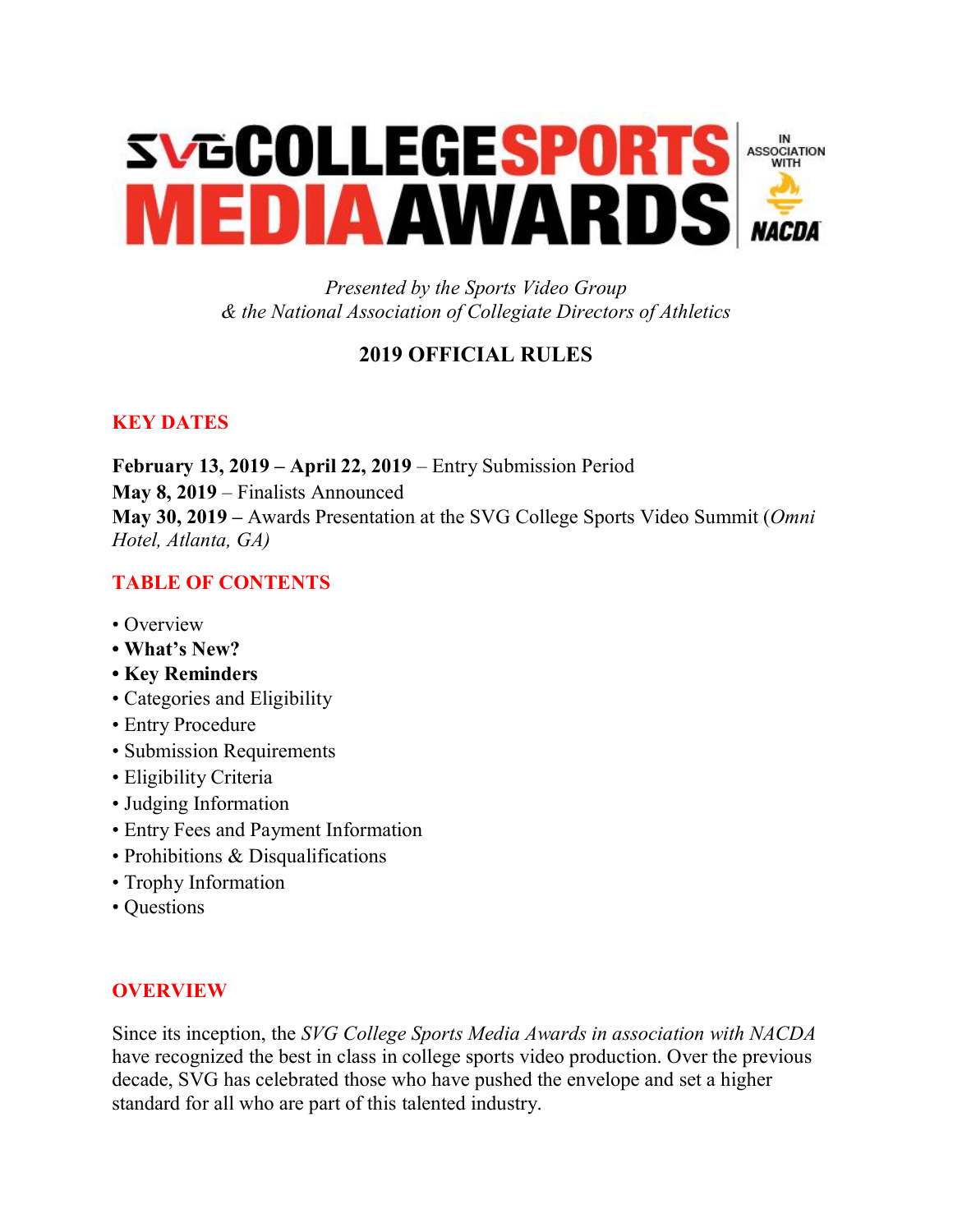Once again, at this year's SVG College Summit, the Sports Video Group (SVG) and the National Association of Collegiate Directors of Athletics (NACDA) will award the outstanding work in college sports video productions from campuses across the country, and the staffs that makes them possible.

## **WHAT'S NEW?**

For those who have entered the *SVG College Sports Media Awards in association with NACDA*, please note some key changes to the rules and entry procedures:

- **Conferences and Governing Bodies Now Have Their Own Division!** Due to the growth of live video production from Conferences and Governing Bodies (NCAA, NJCAA, NAIA). This replaces the Regional Sports/Local/Syndicators Networks Division.
- **Production Companies and Regional/Local/Syndicators will now compete with National Networks in the New "Professional" Division.** If you are entering from a Production Company or Regional/Local Networks/Syndicators you will now compete in the **National and Regional Networks, Local TV Stations and Production Companies Division**.
- **Social Media/Digital Platform Material Accepted** Entrants are highly encouraged to submit entries that were designed primarily for social media distribution, both live and pre-produced. This includes live games or live non-game productions intended for airing on Facebook Live, Twitter, a Smart TV application, etc. If you have any questions about where your video fits, please ask!

# **KEY REMINDERS**

Please keep in the mind that specific key guidelines need to be followed for your entry to be eligible for judging. Some of the key reminders before submitting your entries are as follows:

- **Entry Eligibility Period**

Entries must have originally aired, streamed, been made available for download, or exhibited at a public event between March 1, 2018 and April 5, 2019.

- **Entry Deadline** The final deadline for all entries is April 22, 2019
- **Differences Between the Two "Live" Categories** Entries in the Live Game Production are for live games only. Entries featuring other live events such as Coach's Shows, Press Conferences, Studio Shows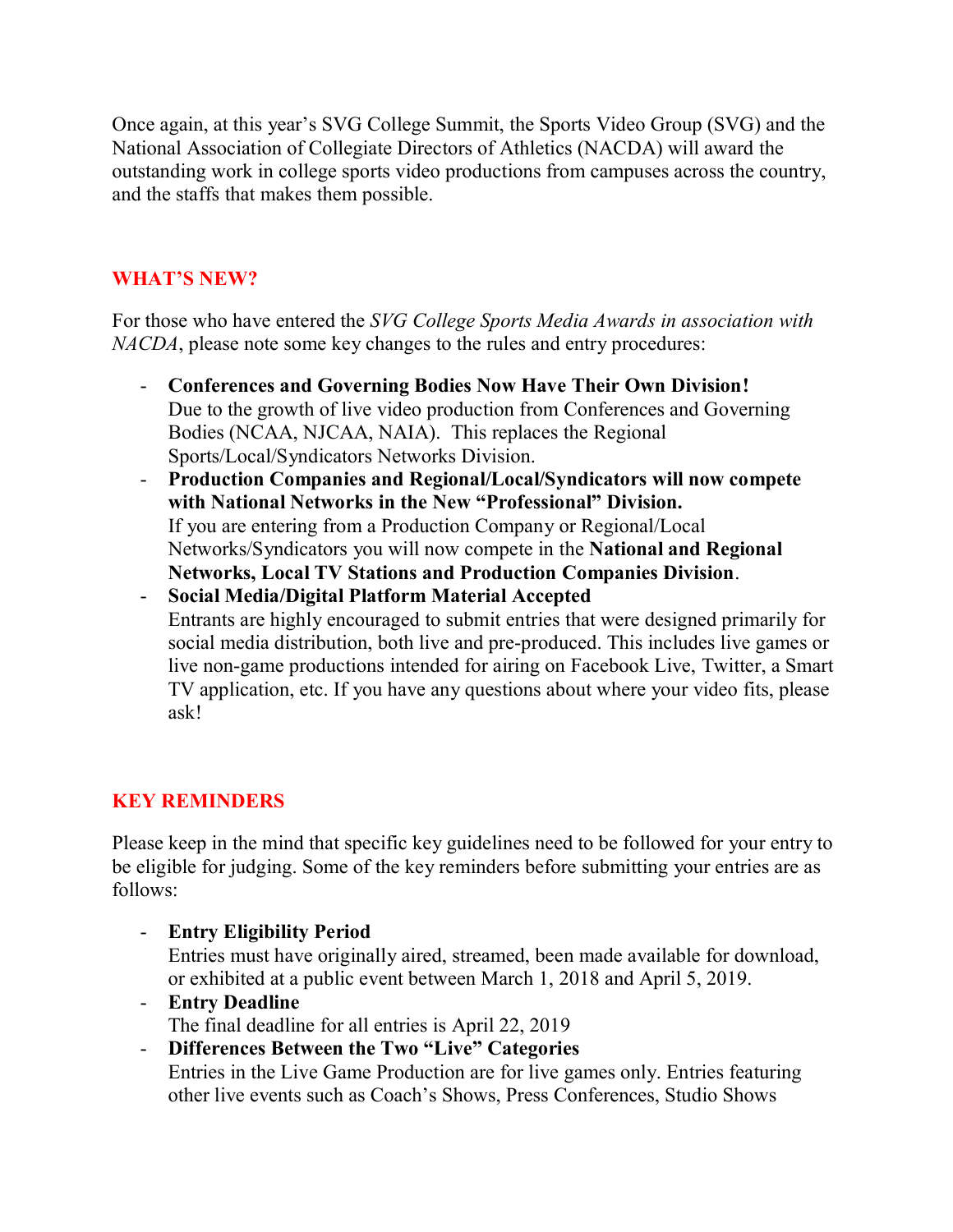(including National Signing Day), live social media Q&As, and the like, should be submitted in the Live Non-Game Production category.

- **Entries in the "Live" Categories May Not Exceed Five Minutes** Any segment of a live production entered in either of the live categories must be five (5) minutes or less and must be one (1) continuous segment. Highlight reels are not accepted.
- **Entries in the "Live" Categories Must Feature All Live Content** All submissions in these categories must be a segment of entirely live material. No opens, teases, or features should be included in the sampling.
- **Program Series Entries Must Feature Clips from Three Different Shows** An entry for the Program Series category should include excerpts from a minimum three different shows with the total running time of all combined not to exceed 10 minutes.
- **Special Feature Entries May Not Exceed Eight Minutes** Entries in the Special Feature category are not to exceed eight minutes in length.
- **Special Feature Cannot Be an Excerpt From a Full Program**. To qualify as a Special Feature, the entry must be a complete separate program element with a beginning, middle and end and not a segment of a longer program.
- **CSMA Entrants Receive Free Admission to the SVG College Sports Summit** Any party entering a submission to the SVG/NACDA College Sports Media Awards is eligible to attend the SVG College Sports Summit (May 29- May 31, 2019, Atlanta) for free.

# **CATEGORIES AND ELIGIBILITY**

On **February 13, 2019**, a call for entries will be opened to all entities that produce college sports video.

There are twenty (20) categories for entry in the College Sports Media Awards that will encompass four divisions for competition: Professional; College Conferences and Governing Bodies; Collegiate Athletics; Collegiate Students. Universities from the U.S. and Canada are eligible.

The Divisions are defined as:

**Professional** – This division now encompasses *all* television/broadcast networks (be them national or regional), Local TV (OTA) Stations, or independent packagers or production companies.

**Collegiate Conferences and Governing Bodies** – All college conferences and governing bodies within the NCAA, NJCAA, NAIA, and Canada.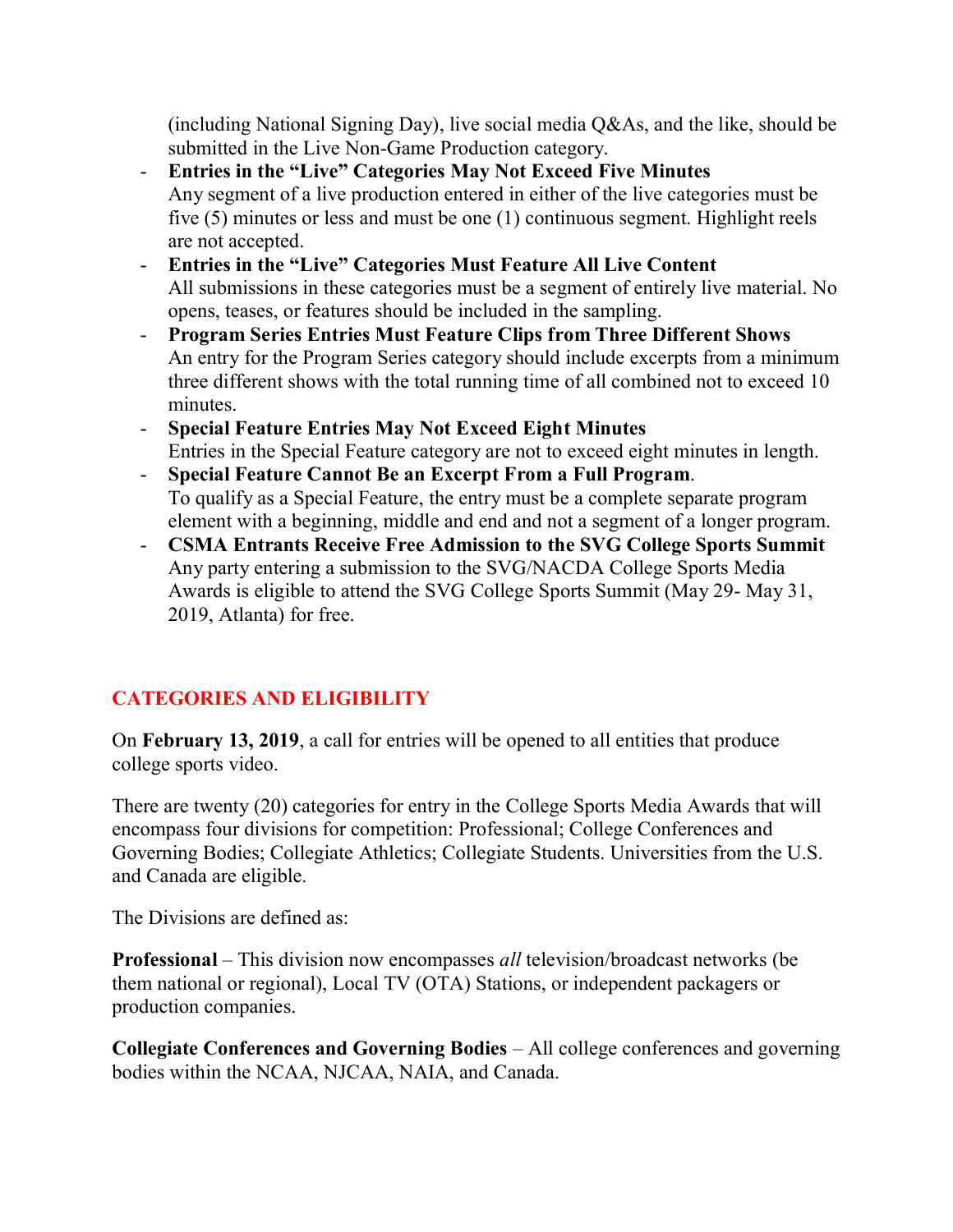**Collegiate Athletics** – All NCAA, NJCAA, NAIA, and accredited institutions in the U.S. and Canada. These productions are funded, supervised and executed solely by athletic department employees and their staff (full-time, part-time, freelance, intern, student).

**Collegiate Student** – All NCAA, NJCAA, NAIA, and accredited institutions in the U.S. and Canada. These productions are funded and supervised solely by university employees (athletic or academic). The production work is completed solely by students (undergraduate or graduate) who are enrolled part-time or full-time at that institution during the time period designated for the content to be produced to be eligible for the awards. In the case of the Live Game, Program or Event category, 80% of the production personnel must be students to be eligible. Students who are paid are also eligible.

Entrants in each of the Four Divisions will compete for awards in these Five Categories:

1. **Live Game Production** *(time limit of five (5) minutes per entry)* – The production of any live college sporting event for linear television, streaming platform, social media platform, mobile application, IPTV, connected device, OTT service, or in-stadium videoboard. If fans can watch the event as it happens, the video qualifies for this category. **This includes LIVE GAMES ONLY - press conferences (i.e. National Signing Day), pep rallies, pre- and post- game coverage, etc. are not eligible for this category**. *Entries must be a contiguous segment of the game. No editing or highlight reels will be accepted. Please do not include show opens or teases – which are eligible in another category.* 

2. **Live Non-Game Production** *(time limit of five (5) minutes per entry)* – Programming that has a connected topic or theme that is produced live for linear television, social media platforms, streaming platform, mobile application, IPTV, connected device, OTT service, or in-stadium videoboard. **This includes LIVE highlight shows, press conferences (i.e. National Signing Day), pep rallies, pre- and post- game coverage, coach's shows, interviews.**

3. **Program Series** *(time limit of 10 minutes per entry)* – Recurring thematic preproduced content that is both long and short form. To be eligible, a "Series" is defined as no fewer than five (5) episodes consisting of no less than two (2) minutes Total Running Time per episode. These include the following in any of these areas as examples: teams, coaches, players, parents, siblings, historical events, athletic department employees, trainers, medical staff, recruiting, instruction, behind-the-scenes footage, Senior Day, etc. Distribution methods can include linear television, streaming platform, social media platform, mobile application, IPTV, connected device, OTT service, or in-stadium videoboard. **Please include excerpts from a minimum three (3) different shows, the total running time of all not to exceed ten (10) minutes.** 

4. **Special Feature** *(time limit of eight (8) minutes per entry)* – Short form video where the subject matter is singular (one college sports subject) and the programming is edited.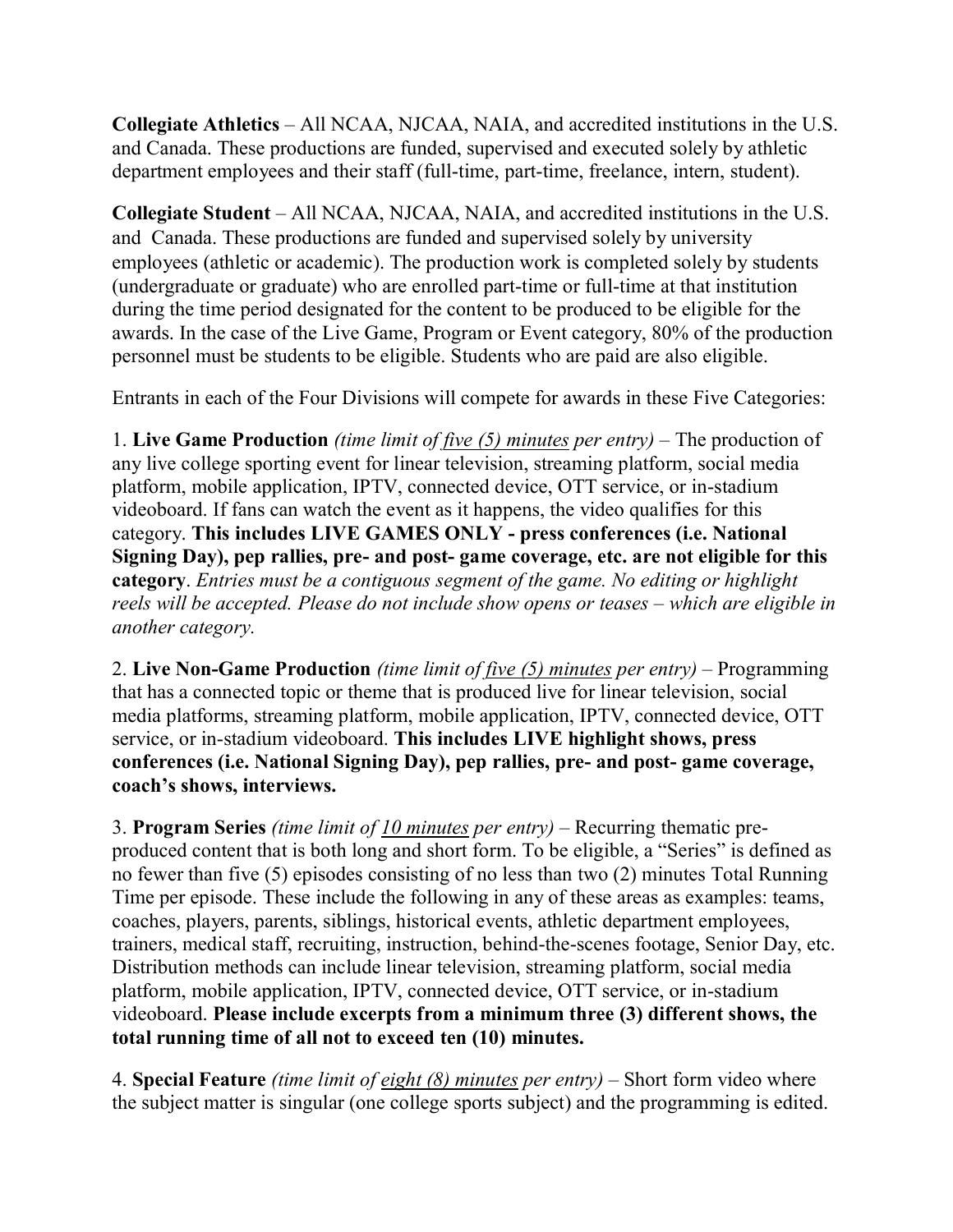These include the following in any of these areas as examples: teams, coaches, players, parents, siblings, historical events, athletic department employees, trainers, medical staff, recruiting, instruction, behind-the-scenes footage, Senior Day, etc. To qualify as a Special Feature the less-than-eight (8)-minute video must be a "complete separate element" with a beginning, middle and end and not an "excerpt" of a longer program. Distribution methods can include linear television, streaming platform, social media platform, mobile application, IPTV, connected device, OTT service, or in-stadium videoboard.

**5. Promotional Videos: Hype, Open, Tease, PSA or Marketing Campaigns** *(time limit of two (2) minutes per individual entry, six (6) minutes for campaigns)* – Includes program opens and teases as well as video created for the purpose of marketing and branding, (such as a PSA), or for promotion, or sales. This category encompasses message-based videos created for the purpose of promoting a coach, player, sport, announcer, employee, and university or league athletic program, or upcoming events for the purpose of tune-in, sales (tickets, ads, booster), charity, public service, image, awareness of a brand, accomplishments, championships, outstanding athletic and academic achievement, facilities, benefits, etc. Distribution can include in-stadium videoboard, linear television, social media platform, streaming platform, IPTV, mobile application, or hard copy (not for sale). *For those entering a series of promos to represent a campaign, the maximum is four (4) related promos (total six (6) minutes) per entry.* 

## **ENTRY PROCEDURE**

- The final deadline for all entries is **April 22, 2019.**
- **Extensions will not be granted unless there are extenuating circumstances and the request must be made no later than April 10, 2019**
- All entries must be **a minimum 30 seconds in length.**
- All entries will be submitted online.

VIDEO SUBMISSION PROCEDURE – All submissions and payments will be completed on the CSMA platform. This includes a general registration procedure that must be completed once. IF YOU COMPLETED THIS REGISTRATION in any year since 2016, YOU CAN LOGIN IN WITH THE SAME ID and PASSWORD.

- All organizations must complete an online form for each entry. All videos will be uploaded as part of this entry process. You can edit your entries at any time up until the final entry deadline. Once you "Checkout" and make final payment, your entries are submitted for judging.
- The Finalists will be announced on May 8, 2019 and posted on the Sports Video Group [\(www.sportsvideo.org\)](http://www.sportsvideo.org/) and SVG College Summit [\(www.svgcollege.com\)](http://www.svgcollege.com/)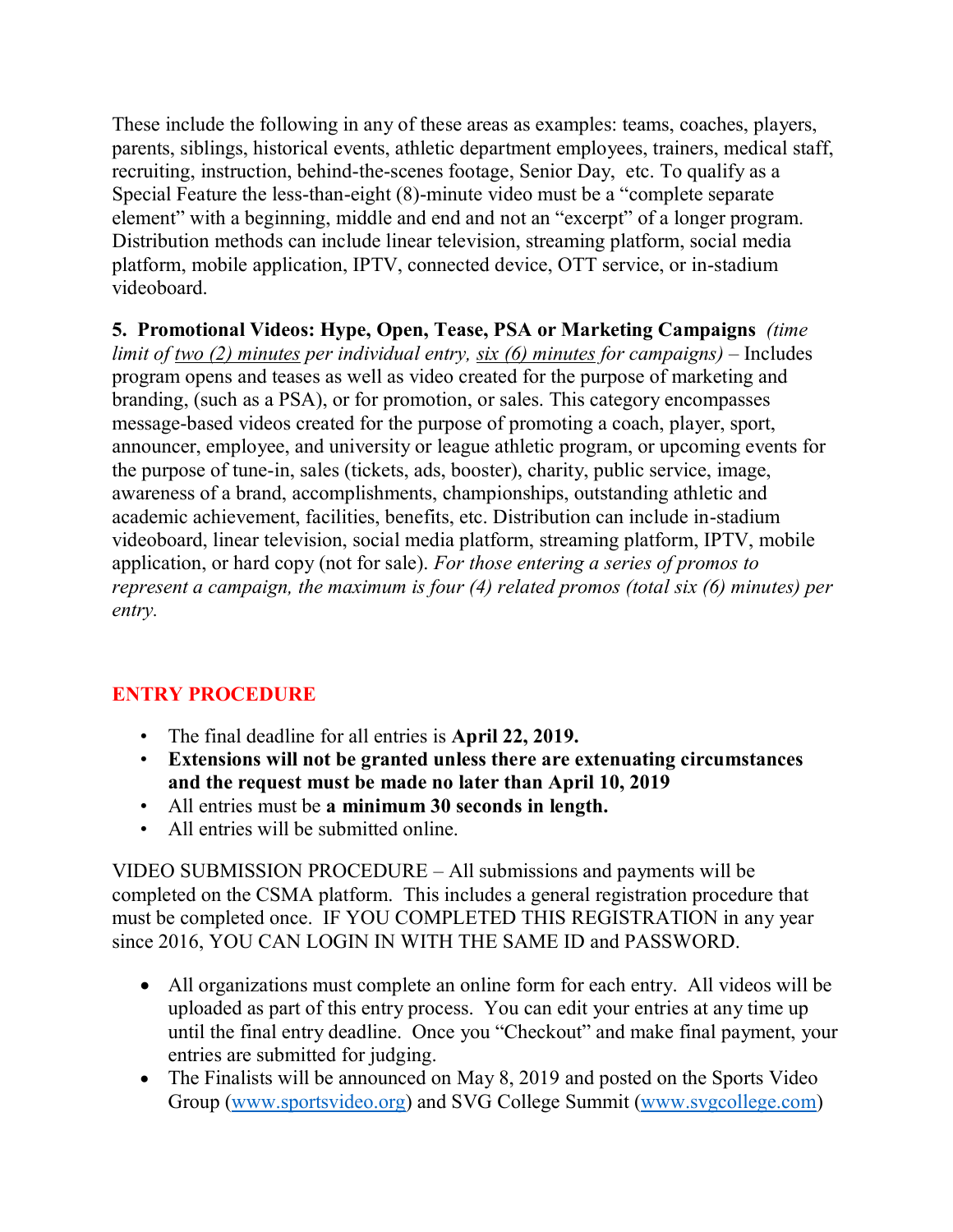website.

- All entrants will be notified of the nominations via email.
- This year's winners will be announced at the SVG College Summit on May 30, 2019 at The Omni Hotel in Atlanta, GA.

## **Submission Eligibility Period**

Entries must have originally aired, been made available for downloading or streaming, or exhibited in public between **March 1, 2018 and April 5, 2019.** 

#### **Number of Entries Allowed**

There is no limit to the amount of entries that can be submitted. Each entry is a separate submission and requires a separate entry fee. Payment for submissions will be consolidated by submitting entity and payment can be made by credit card or company check.

## **SUBMISSION REQUIREMENTS**

Each submitting entity will be directed to the 2019 College Sports Media Home Page [\(www.collegesportsmediaawards.com\)](http://www.collegesportsmediaawards.com/), which contains information about the submission process. All submitting entities will follow the same procedure:

PROFILE/REGISTRATION: Complete profile registration form. This will enable the submission platform to recognize you each time you come back to edit or submit additional entries. This is required. This will help you manage your entries from a "Home Page" on the site.

## SUBMISSION FORM

The Next Step is to begin the entry procedure by completing a submission form for each entry. This includes:

SELECT DIVISION: Each submitting entity will complete a short form that includes selecting the DIVISION that best represents your organization (See above descriptions).

SELECT NUMBER OF ENTRIES: Select the number of entries that you wish to submit. You can submit as many as you want, but each will be on a separate form. Payment will then be required at checkout.

INDIVIDUAL SUBMISSION AND VIDEO UPLOAD: Submission description and video upload. Each submission requires a short form to be completed, followed by a video upload. If you are submitting more than one entry, you will compete another form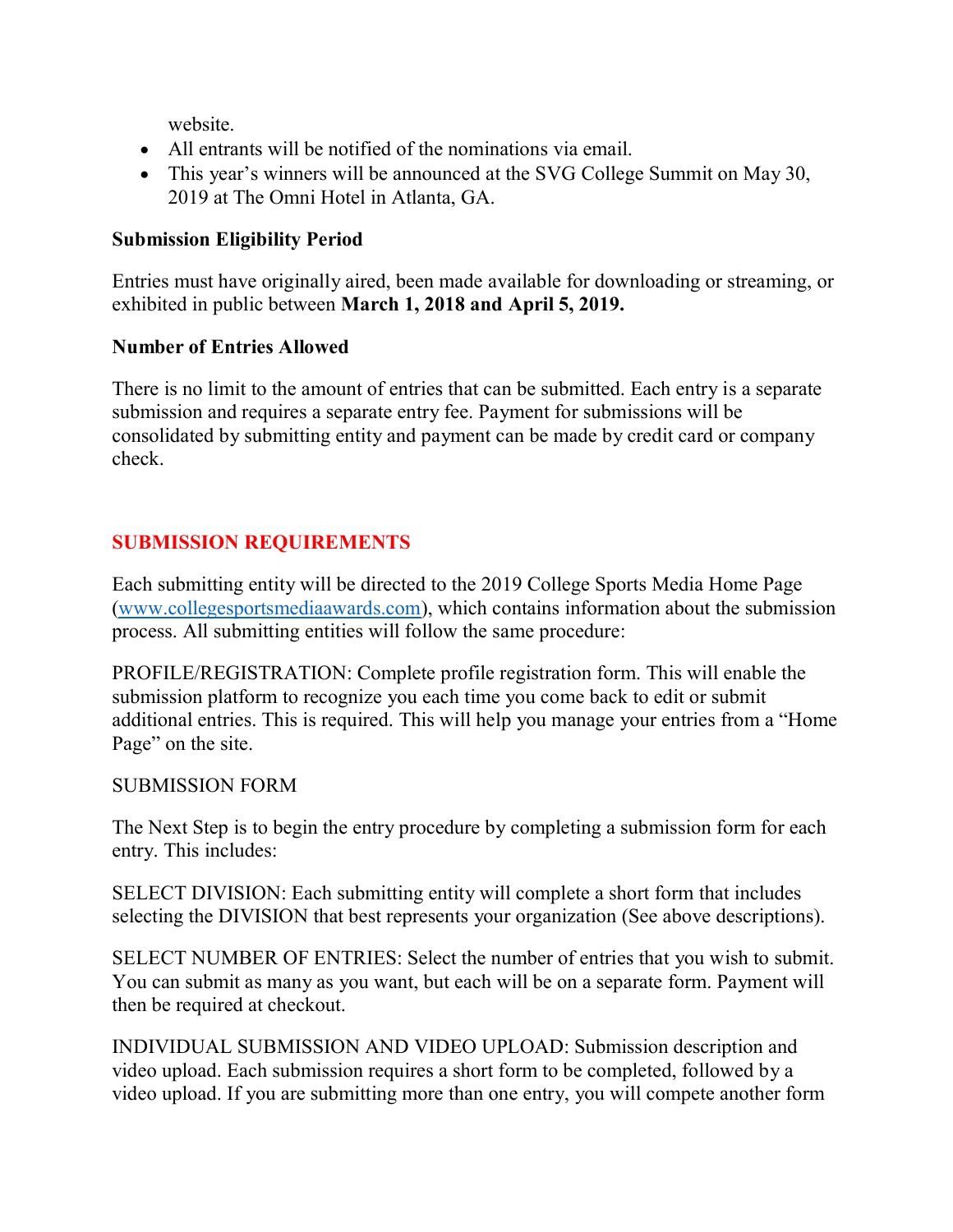and upload the accompanying video to that entry.

EDITING ENTRIES: You will be allowed to edit your entries by going back into the same profile/forms. The platform will recognize your profile and request a password to gain entry. If you do not complete the entry process all at once, you can continue as many times as necessary to do so.

PAYMENT: BEFORE YOUR ENTRIES WILL BE ACCEPTED FOR JUDGING, YOU MUST COMPLETE REVIEW AND CHECKOUT, WHICH INCLUDES PAYMENT. Please contact Andrew Lippe if you have questions about payment at Andrew@sportsvideo.org

## **Usage of Entries at Ceremony**

By entering the 2019 *SVG College Sports Media Awards in association with NACDA*, you are granting permission to have any video submitted to be downloaded and included in a highlight reel of finalists/winners for the awards presentation at the SVG College Summit, at the NACDA Convention in June, and on the College Sports Media Awards website. Entries in the Profession division will not be added to the College Sports Media Awards website. *All finalists are required to follow this procedure. Failure to meet this requirement could lead to disqualification.* 

## **Entry Forms**

Entrants must submit a fully completed form for each entry. Entry forms must be authorized by the individual responsible for submission and he/she certifies in authorizing the form that the entry is true and correct to the best of his/her knowledge. In addition, he/she certifies that the video(s) are submitted free of encumbrances and grants NACDA and SVG permission to use the material in conjunction with the College Sports Media Awards process, ceremony, additional presentations, promotion, and publicity surrounding the event in all media.

# **ELIGIBILITY CRITERIA**

## **Category Reassignments**

SVG and NACDA reserve the right to move any entry to a different entry category if, in its judgment, such a move is warranted. Entrants will be notified before a category reassignment is made. Entry fees will not be returned in cases of dispute.

## **Errors and Omissions**

SVG and NACDA assume no responsibility for the acts or omissions of those individuals or entities submitting entries pursuant to this notice. All submitting entities and/or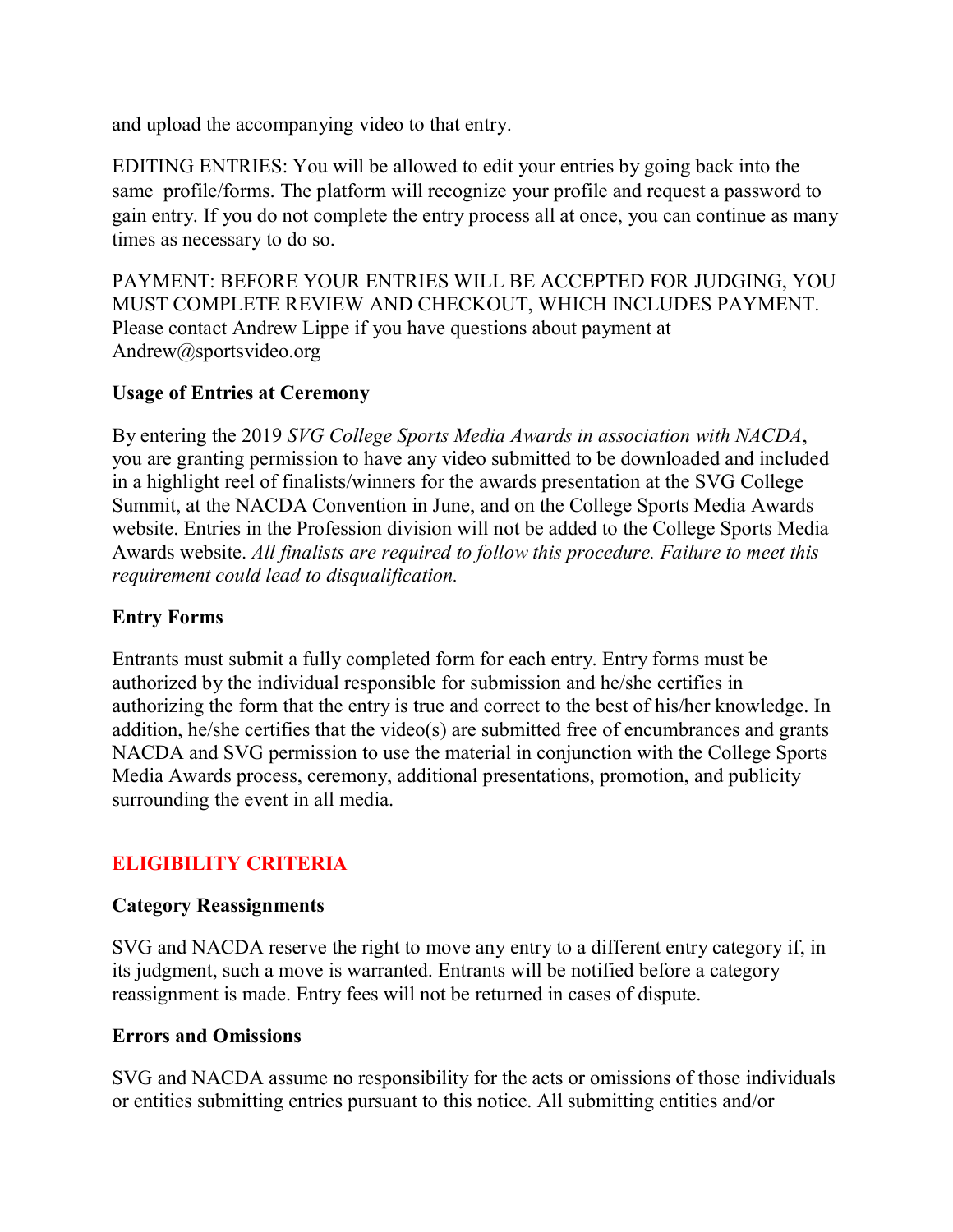individuals are advised to review submissions with respect to correct name credits and other information. We shall accept all submissions that are not in conflict with any of its rules and regulations. Ineligible entries may be disqualified at any stage of the competition.

## **Content Submission Guidelines**

- 1. All must be college sports subject matter.
- 2. All submissions must include the following information as part of the entry: **a.** Title and name of submitting entity
	- **b**. Division and Category for each video, along with title of video

**c.** Contact information (mailing address, email address, direct contact phone number)

**d.** Total Running Time for each entry (in Notes Section)

#### **Editing a Submission to Conform to Maximum Running Time**

IN ALL LIVE CATEGORIES, entries that exceed the maximum running time must be edited to conform to the maximum running time specified in the category entry criteria. Internal editing—i.e. re-editing the content of continuous programming in order to enhance the submission—is not allowed. In order to edit a broadcast to conform to the maximum allowable running time:

- Edit out commercials
- Consider what's left to be continuous programming
- Editing out commercials between continuous programming does not constitute internal editing.

## **JUDGING INFORMATION**

• A Blue Ribbon Panel of highly-qualified industry professionals will consider all submissions during the judging period in April-May, 2019. All balloting will be performed online using secure and password-protected procedures.

• Each judge casts a single ballot. Judges' votes are not shared with other judges or with members of NACDA or the Sports Video Group unless they are designated CSMA administrators. No Submitting entity may see the judges' scores.

• All ballots will be tabulated independently. The finalists will be chosen by the judges in Round 1. The winners will be chosen based upon both Round 1 and Round 2 voting.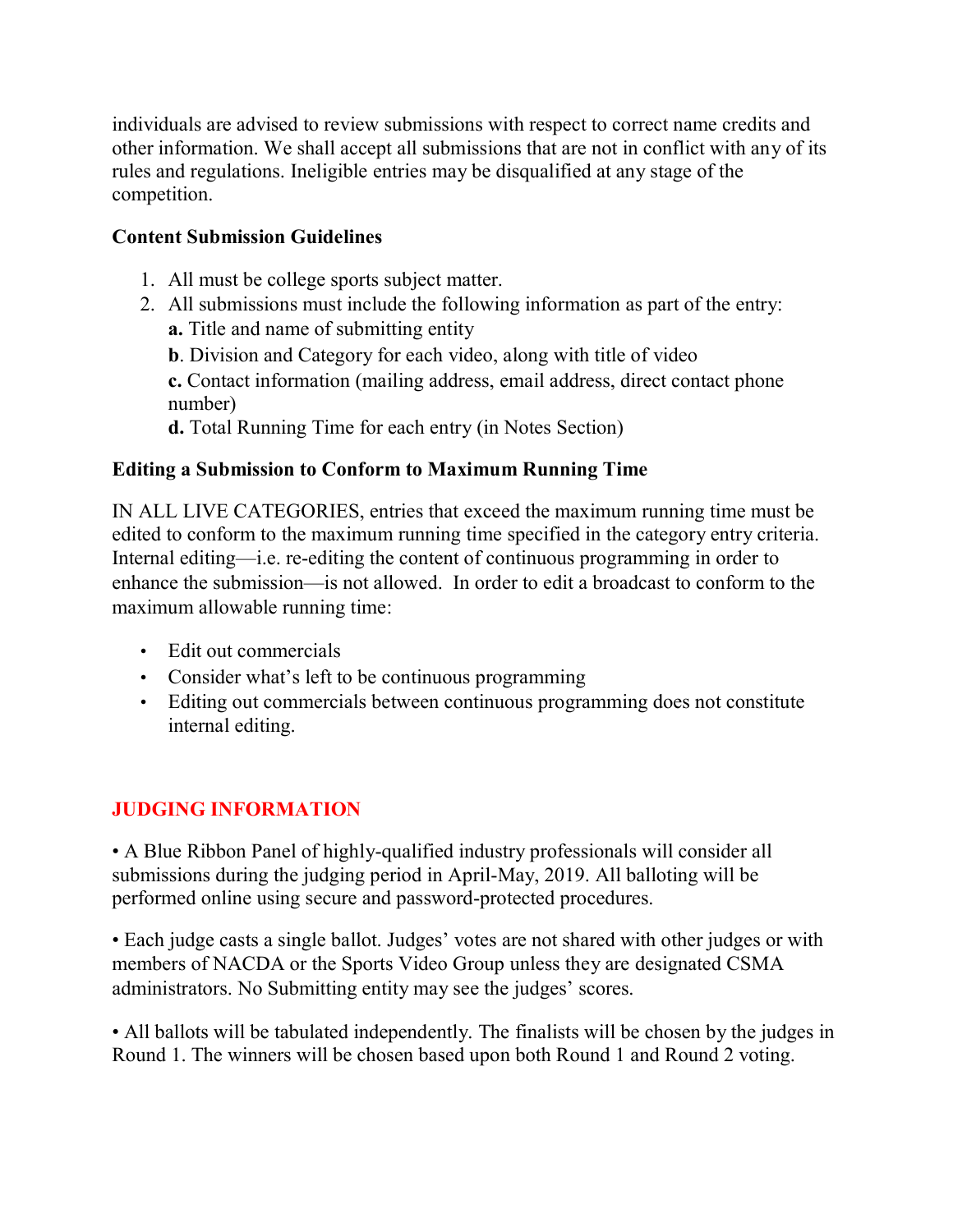## **ENTRY FEES AND PAYMENT INFORMATION**

- National and Regional Networks/Local TV Stations \$200 per entry
- College Conferences and Governing Bodies– \$125 per entry
- Collegiate Athletics \$100 per entry
- Collegiate Student \$50 per entry

#### **Payments**

Payments can be submitted in two (2) ways:

1) Credit Card payment online (Visa/MasterCard/AMEX)

2) Check, which must be received by April 22, 2019

Make Checks Payable to 'Sports Video Group' and include the names of your submissions.

Checks can be mailed to: Sports Video Group 19 West 21st Street, Suite 301 New York, NY10010 ATTN: CSMA Entries

# **PROHIBITIONS & DISQUALIFICATIONS**

#### **Internal Editing**

In ALL LIVE categories, entries that exceed the maximum running time in their category must beedited. Any entries that exceed the maximum time are subject to disqualification. However, the entry cannot have been re-edited for the purpose of enhancing the submission. An excerpt must be a continuous, commercial-free run. Editing out commercials between continuous programming does not constitute internal editing. SVG will make best efforts to notify anyone who is in violation of this entry requirement and will allow a re-submission prior to the entry deadline if time allows.

#### **Body-of-Work Entries**

A compilation or body of work from a variety of programs and/or series that are not related is permitted only in the Program Series category. Promotional Campaigns fall into this description as well.

#### **Misrepresentations**